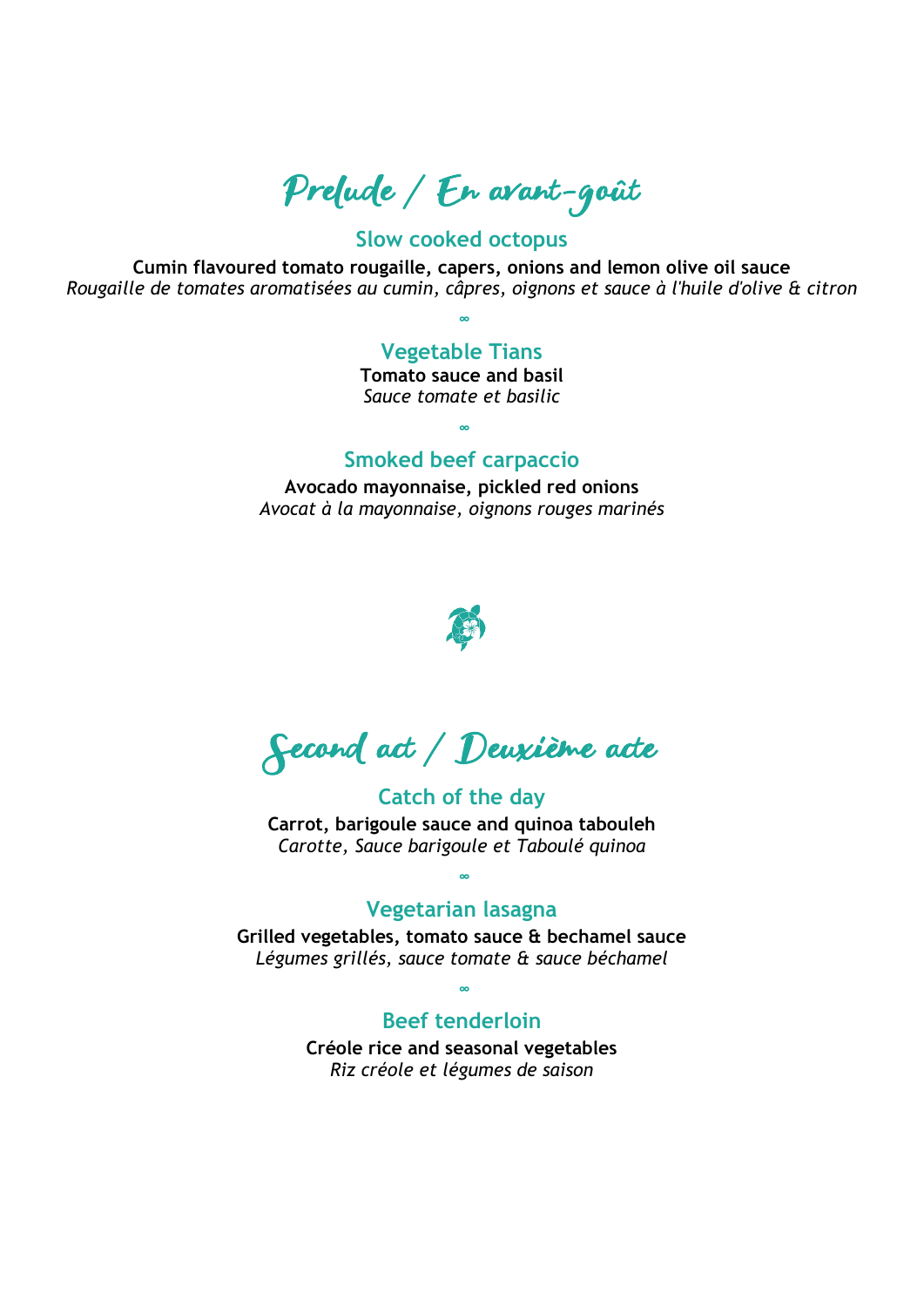# To finish smoothly / Pour finir en douceur

#### **Chocolate fondant**

**Avocado cream et Chantilly** *Crème d'avocat & chantilly*  **∞**

### **Coconut crème brulée**

**Ginger & lime** *Gingembre & citron vert*

**∞**

#### **Revisited tiramisu**

**Local spice, Vanilla mousse** *Épices locales & mousse à la vanille*



l, Indulge yourself ! / Faites-vous plaisir !

**Grilled local lobster**

**Langouste grillée locale** 1800 SCR

### **Grilled beef prime rib for 2**

**Côte de boeuf grillée pour deux** 2000 SCR

**Book your lobster or beef before 1pm on the day Réservez votre langouste ou votre boeuf avant 13h la veille**